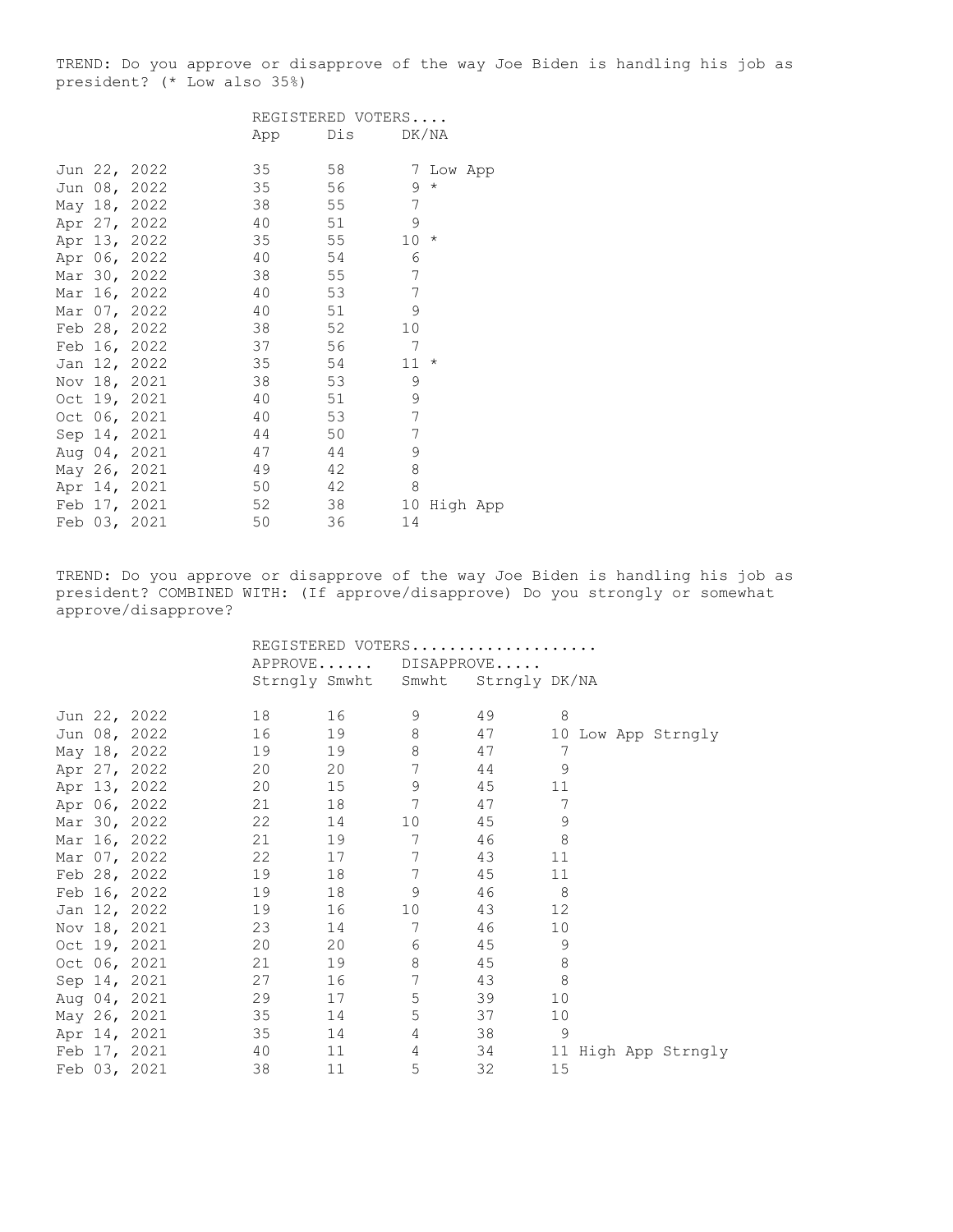TREND: Do you approve or disapprove of the way Joe Biden is handling the economy?

|     | REGISTERED VOTERS |       |
|-----|-------------------|-------|
| App | Dis               | DK/NA |

|  | Jun 22, 2022 | 33 | 63 | 4  |           |
|--|--------------|----|----|----|-----------|
|  | Jun 08, 2022 | 29 | 64 |    | 6 Low App |
|  | May 18, 2022 | 33 | 62 | 5  |           |
|  | Apr 27, 2022 | 35 | 60 | 5  |           |
|  | Apr 06, 2022 | 37 | 59 | 4  |           |
|  | Mar 30, 2022 | 36 | 58 | 7  |           |
|  | Mar 16, 2022 | 37 | 57 | 6  |           |
|  | Feb 16, 2022 | 35 | 60 | 5  |           |
|  | Jan 12, 2022 | 36 | 57 | 7  |           |
|  | Nov 18, 2021 | 35 | 58 | 6  |           |
|  | Oct 06, 2021 | 41 | 55 | 5  |           |
|  | Sep 14, 2021 | 45 | 51 | 4  |           |
|  | Aug 04, 2021 | 45 | 50 | 5  |           |
|  | May 26, 2021 | 47 | 45 | 8  |           |
|  | Apr 14, 2021 | 50 | 44 | 7  | High App  |
|  | Feb 17, 2021 | 49 | 39 | 13 |           |

TREND: Do you approve or disapprove of the way Joe Biden is handling the response to the coronavirus?

|  |              | REGISTERED VOTERS |     |               |  |
|--|--------------|-------------------|-----|---------------|--|
|  |              | App               | Dis | DK/NA         |  |
|  | Jun 22, 2022 | 50                | 45  | 5             |  |
|  | Jun 08, 2022 | 48                | 46  | 6             |  |
|  | May 18, 2022 | 49                | 46  | 5             |  |
|  | Apr 27, 2022 | 48                | 48  | 4             |  |
|  | Apr 06, 2022 | 48                | 48  | 4             |  |
|  | Mar 16, 2022 | 50                | 45  | 5             |  |
|  | Feb 16, 2022 | 44                | 54  | 3             |  |
|  | Jan 12, 2022 | 40                | 55  | 5<br>Low App  |  |
|  | Nov 18, 2021 | 46                | 49  | 5             |  |
|  | Oct 06, 2021 | 49                | 48  | 3             |  |
|  | Sep 14, 2021 | 50                | 47  | 3             |  |
|  | Aug 04, 2021 | 53                | 41  | 6             |  |
|  | May 26, 2021 | 66                | 31  | 3<br>High App |  |
|  | Apr 14, 2021 | 65                | 30  | 6             |  |
|  | Feb 17, 2021 | 59                | 33  | 8             |  |
|  | Feb 03, 2021 | 63                | 29  | 7             |  |
|  |              |                   |     |               |  |

TREND: Do you approve or disapprove of the way Joe Biden is handling gun violence?

|  |              | REGISTERED VOTERS |     |       |  |  |
|--|--------------|-------------------|-----|-------|--|--|
|  |              | App               | Dis | DK/NA |  |  |
|  |              |                   |     |       |  |  |
|  | Jun 22, 2022 | 31                | 58  | 11    |  |  |
|  | Jun 08, 2022 | 33                | 59  |       |  |  |
|  | Feb 16, 2022 | 26                | 62  | 12    |  |  |
|  | Aug 04, 2021 | 33                | 57  | 10    |  |  |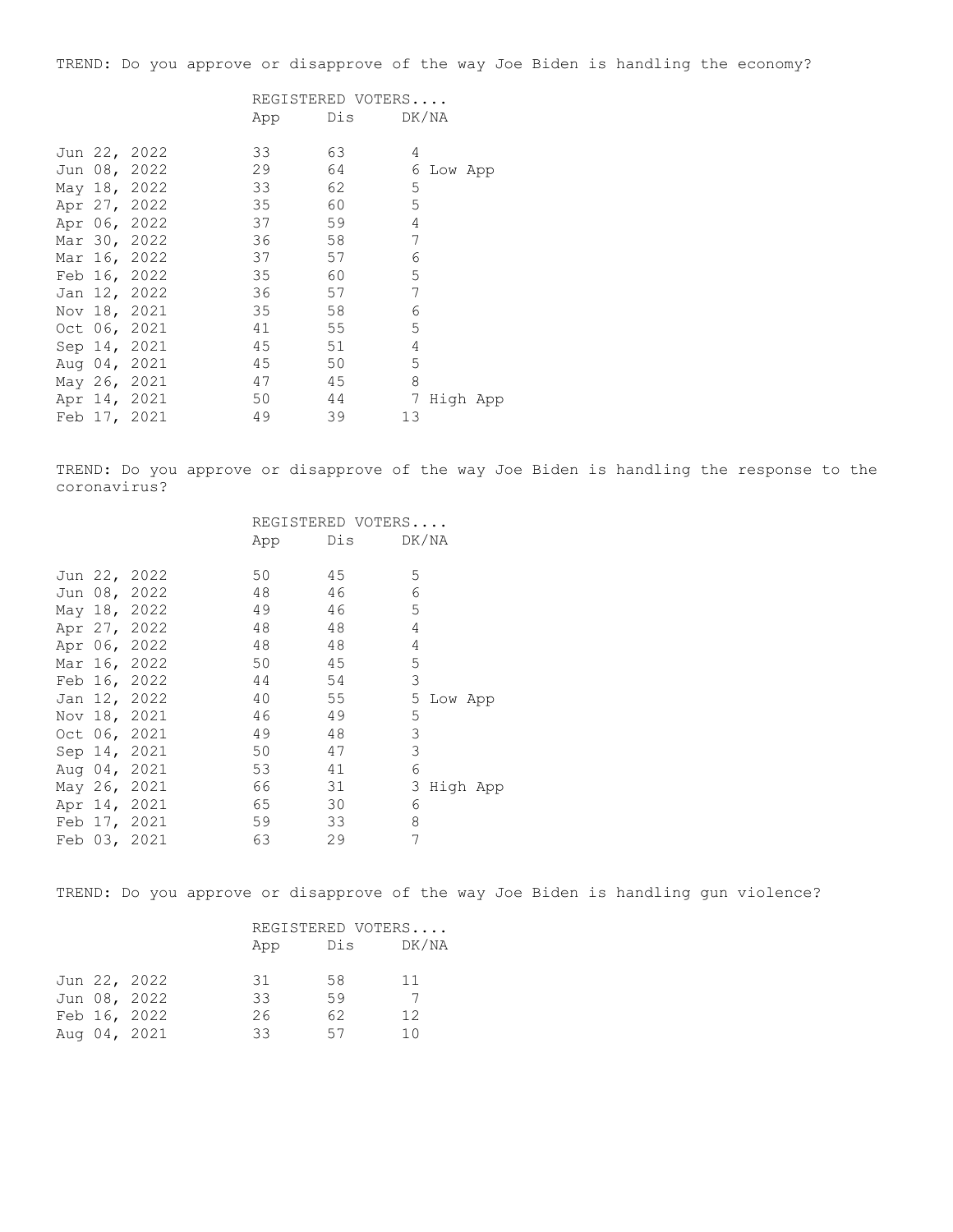TREND: Do you approve or disapprove of the way Joe Biden is handling the response to Russia's invasion of Ukraine? (\* Low also 40%; \*\* High also 45%)

|  |              |     | REGISTERED VOTERS |         |            |
|--|--------------|-----|-------------------|---------|------------|
|  |              | App | Dis DK/NA         |         |            |
|  | Jun 22, 2022 | 40  | 52                |         | 8 Low App  |
|  | Jun 08, 2022 | 43  | 50                | 7       |            |
|  | May 18, 2022 | 45  | 49                |         | 6 High App |
|  | Apr 27, 2022 | 45  | 48                |         | $7 * *$    |
|  | Apr 13, 2022 | 40  | 49                | $11 *$  |            |
|  | Apr 06, 2022 | 43  | 51                | 6       |            |
|  | Mar 30, 2022 | 45  | 45                | $10***$ |            |
|  | Mar 16, 2022 | 43  | 50                | 7       |            |
|  | Mar 07, 2022 | 43  | 46                | 11      |            |
|  | Feb 28, 2022 | 40  | 47                | 1.3     | $\star$    |

TREND: If a political candidate for office says they believe the 2020 presidential election was stolen from Donald Trump, are you more likely to vote for that candidate, less likely to vote for that candidate, or doesn't it make a difference?

|  |              |           | REGISTERED VOTERS        |     |   |
|--|--------------|-----------|--------------------------|-----|---|
|  |              | More Less | Likely Likely Diff DK/NA | No. |   |
|  | Jun 22, 2022 |           | 15 47 33                 |     | 4 |

TREND: As you think about your financial situation, which one of the following economic issues worries you the most right now; the price of gas and consumer goods, your job situation, the stock market, or the cost of housing or rent?

|  |              |      |                         |     |      |                           | REGISTERED VOTERS                |
|--|--------------|------|-------------------------|-----|------|---------------------------|----------------------------------|
|  |              | Gas/ |                         |     |      | Your Stock Housing SMTHNG | Goods Job Market Rent ELSE DK/NA |
|  | Jun 22, 2022 | 65 — | $\overline{\mathbf{3}}$ | 12  | - 15 |                           |                                  |
|  | May 18, 2022 | 59   | $\mathcal{R}$           | 1 N | -24  | $\mathcal{R}$             |                                  |
|  | Apr 06, 2022 | 60.  |                         | 8   | 23   | $\mathcal{R}$             |                                  |

TREND: Do you think that rising prices in the United States is a crisis, a problem but not a crisis, or not a problem at all?

|  |              | REGISTERED VOTERS |                              |                |  |  |  |
|--|--------------|-------------------|------------------------------|----------------|--|--|--|
|  |              |                   |                              | Not            |  |  |  |
|  |              |                   | Crisis Problem Problem DK/NA |                |  |  |  |
|  |              |                   |                              |                |  |  |  |
|  | Jun 22, 2022 | 61                | 37                           | $\overline{1}$ |  |  |  |
|  | Apr 27, 2022 | 50                | $\perp$ 1                    |                |  |  |  |

TREND: How much control do you think a president has over inflation; a lot, some, only a little, or none at all?

|  |              | REGISTERED VOTERS |    |            |                               |  |  |
|--|--------------|-------------------|----|------------|-------------------------------|--|--|
|  |              |                   |    | OnlyA None | A lot Some Little AtAll DK/NA |  |  |
|  | Jun 22, 2022 | 37                | 32 | 22         | 7 1                           |  |  |
|  | May 18, 2022 | 30.               | 38 | - 23       |                               |  |  |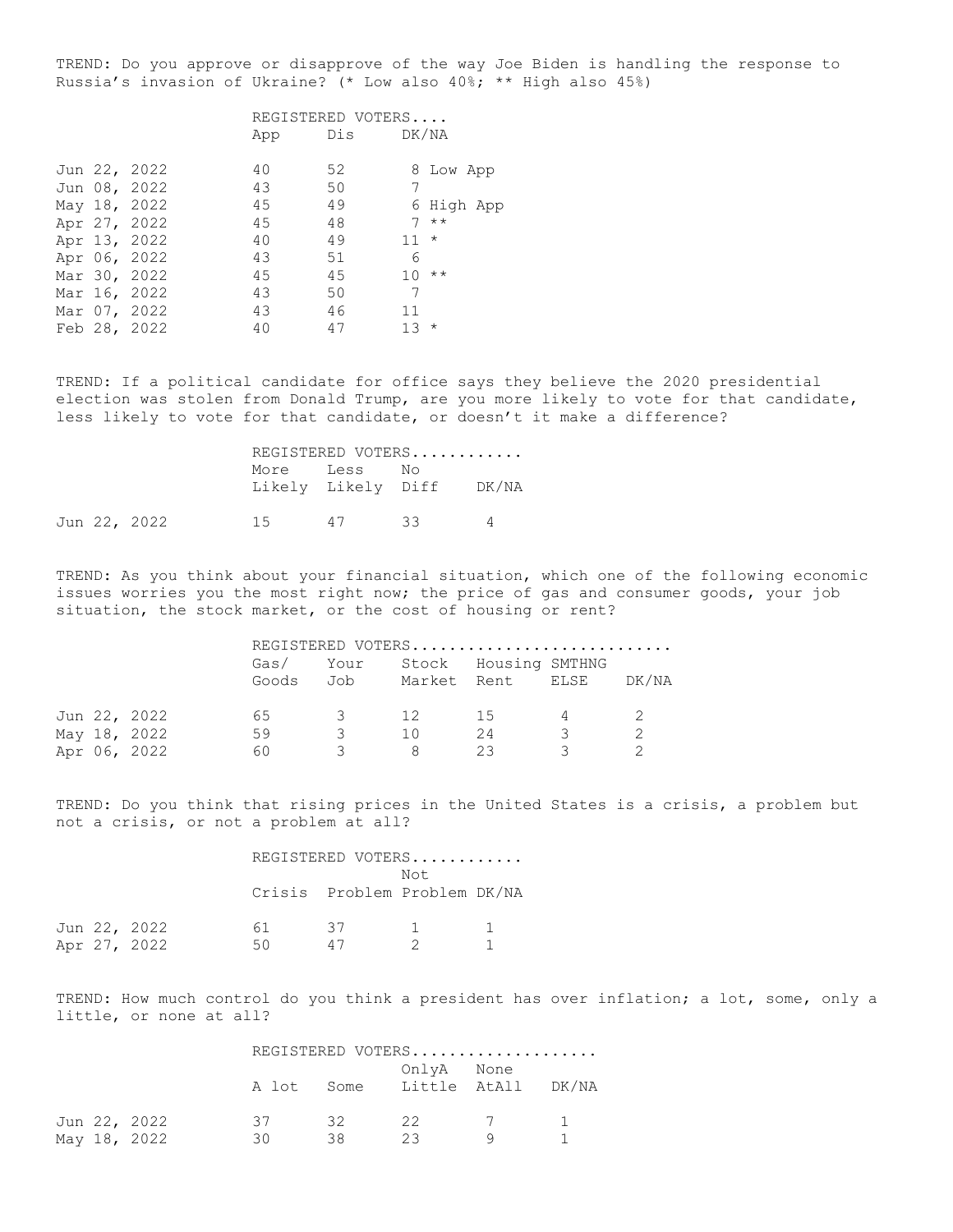TREND: How much of a problem has the price of gasoline been for you and your family lately: a very serious problem, a somewhat serious problem, a not too serious problem, or not a problem at all?

|  |              | REGISTERED VOTERS |     |                                                                   |    |  |  |
|--|--------------|-------------------|-----|-------------------------------------------------------------------|----|--|--|
|  |              |                   |     | Verv Smwht Not too Not a<br>Serious Serious Serious Problem DK/NA |    |  |  |
|  | Jun 22, 2022 | 31                | 37  | 21                                                                | q  |  |  |
|  | Mar 16, 2022 | 36.               | 27  | 22                                                                | 15 |  |  |
|  | May 04, 2011 | 27                | 4 N | 24                                                                |    |  |  |

TREND: As a result of the recent rise in gas prices, have you cut back significantly on your household spending, or not?

|  |              |     |    | REGISTERED VOTERS |  |
|--|--------------|-----|----|-------------------|--|
|  |              | Yes | No | DK/NA             |  |
|  |              |     |    |                   |  |
|  | Jun 22, 2022 | 55  | 44 | 1.                |  |
|  | Mar 16, 2022 | 44  | 55 | $\mathbf{1}$      |  |
|  | May 04, 2011 | 54  | 45 |                   |  |
|  | May 15, 2008 | 57  | 42 | $\mathbf{1}$      |  |
|  | Jun 14, 2007 | 48  | 51 | 1                 |  |
|  | Jun 02, 2006 | 50  | 49 |                   |  |

TREND: As a result of the recent rise in gas prices, have you cut back significantly on how much you drive, or not?

|  |              | REGISTERED VOTERS |    |               |
|--|--------------|-------------------|----|---------------|
|  |              | Yes               | No | DK/NA         |
|  | Jun 22, 2022 | 53                | 46 | 2             |
|  |              |                   |    |               |
|  | Mar 16, 2022 | 45                | 53 |               |
|  | May 04, 2011 | 60                | 39 |               |
|  | May 15, 2008 | 61                | 37 | $\mathcal{L}$ |
|  | Jun 14, 2007 | 58                | 41 |               |
|  | Jun 02, 2006 | 56                | 43 |               |

TREND: As a result of gas prices, have you changed your summer vacation plans?

|  |              |     |    | REGISTERED VOTERS    |  |
|--|--------------|-----|----|----------------------|--|
|  |              | Yes | No | DK/NA                |  |
|  | Jun 22, 2022 | 40  | 57 | $\mathcal{P} \equiv$ |  |
|  | Mar 30, 2022 | .31 | 67 | $\mathcal{P}$        |  |
|  | May 04, 2011 | 37  | 60 |                      |  |
|  |              |     |    |                      |  |

TREND: Which do you think is the bigger threat to the United States – extremism from within the country, or extremism from another country?

|      | REGISTERED VOTERS    |  |
|------|----------------------|--|
| From | From                 |  |
|      | Within Another DK/NA |  |

Jun 22, 2022 78 17 5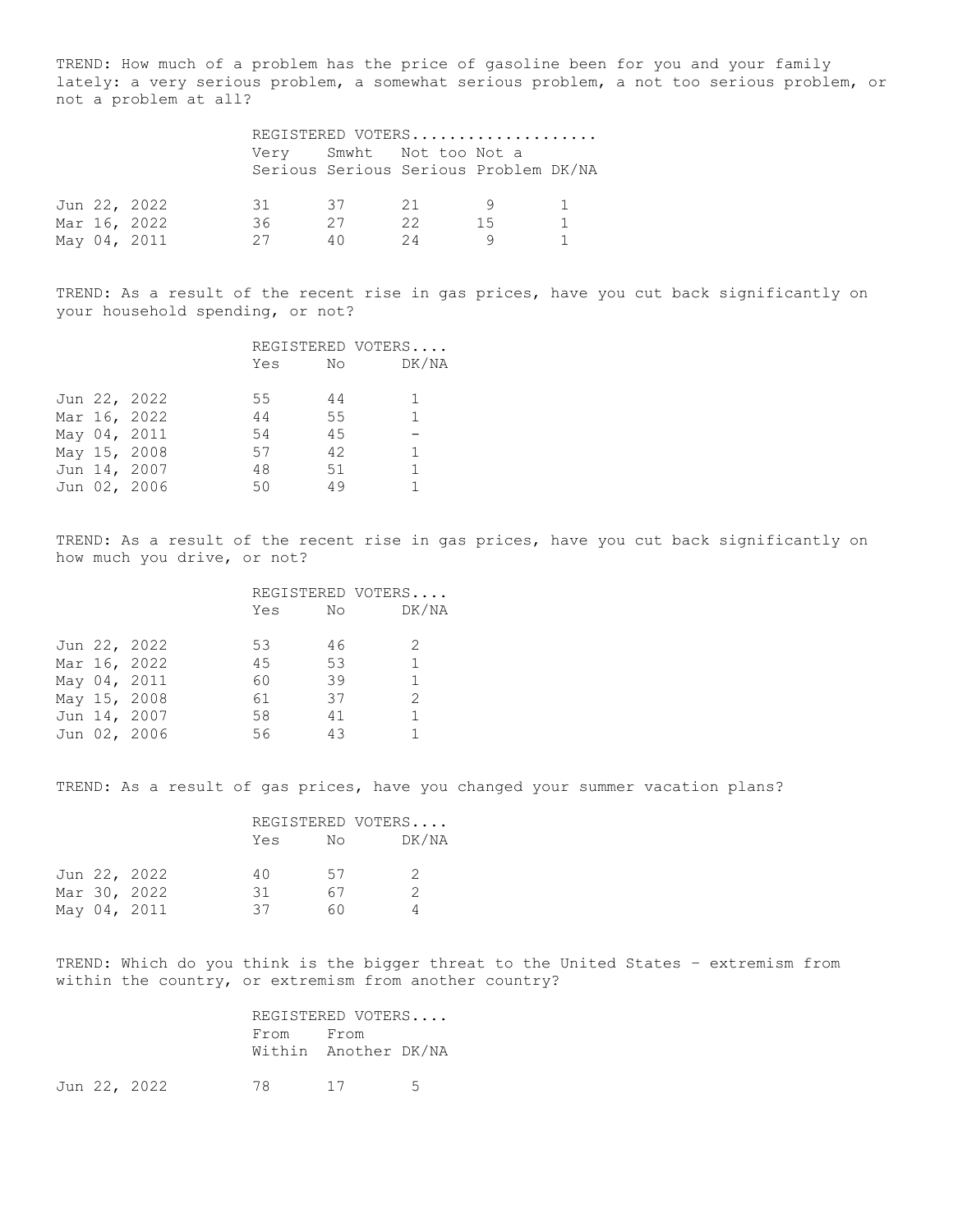TREND: Do you think abortion should be legal in all cases, legal in most cases, illegal in most cases, or illegal in all cases?

|  |                                                                                                                                                                                                                                                                                                                                                                                                                                                                                                              |      | ILLEGAL |                |                                     |
|--|--------------------------------------------------------------------------------------------------------------------------------------------------------------------------------------------------------------------------------------------------------------------------------------------------------------------------------------------------------------------------------------------------------------------------------------------------------------------------------------------------------------|------|---------|----------------|-------------------------------------|
|  | All                                                                                                                                                                                                                                                                                                                                                                                                                                                                                                          | Most | Most    | All            | DK/NA                               |
|  | 29                                                                                                                                                                                                                                                                                                                                                                                                                                                                                                           | 31   | 24      | 10             | 6                                   |
|  | 31                                                                                                                                                                                                                                                                                                                                                                                                                                                                                                           | 34   | 21      |                | 5 High Legal All+Most               |
|  | 32                                                                                                                                                                                                                                                                                                                                                                                                                                                                                                           | 31   | 21      | 10             | 6                                   |
|  | 24                                                                                                                                                                                                                                                                                                                                                                                                                                                                                                           | 33   | 23      | 14             | $\epsilon$                          |
|  | 28                                                                                                                                                                                                                                                                                                                                                                                                                                                                                                           | 32   | 27      | 8 <sup>8</sup> | 5                                   |
|  | 26                                                                                                                                                                                                                                                                                                                                                                                                                                                                                                           | 38   | 19      | 10             | $\overline{7}$                      |
|  | 21                                                                                                                                                                                                                                                                                                                                                                                                                                                                                                           | 39   | 22      | 12             | 5                                   |
|  | 27                                                                                                                                                                                                                                                                                                                                                                                                                                                                                                           | 35   | 23      | 11             | 4                                   |
|  | 28                                                                                                                                                                                                                                                                                                                                                                                                                                                                                                           | 36   | 22      | 9              | $\mathsf S$                         |
|  | 28                                                                                                                                                                                                                                                                                                                                                                                                                                                                                                           | 34   | 21      | 11             | 6                                   |
|  | 26                                                                                                                                                                                                                                                                                                                                                                                                                                                                                                           | 38   | 22      | 10             | $\overline{4}$                      |
|  | 22                                                                                                                                                                                                                                                                                                                                                                                                                                                                                                           | 35   | 28      | 12             | 3                                   |
|  | 23                                                                                                                                                                                                                                                                                                                                                                                                                                                                                                           | 33   | 26      | 14             | 4                                   |
|  | 23                                                                                                                                                                                                                                                                                                                                                                                                                                                                                                           | 33   | 24      | 12             | $\,8\,$                             |
|  | 20                                                                                                                                                                                                                                                                                                                                                                                                                                                                                                           | 36   | 23      | 14             | 7                                   |
|  | 20                                                                                                                                                                                                                                                                                                                                                                                                                                                                                                           | 38   | 25      | 12             | $\mathsf S$                         |
|  | 24                                                                                                                                                                                                                                                                                                                                                                                                                                                                                                           | 32   | 25      | 14             | 6                                   |
|  | 22                                                                                                                                                                                                                                                                                                                                                                                                                                                                                                           | 33   | 25      | 14             | 6                                   |
|  | 18                                                                                                                                                                                                                                                                                                                                                                                                                                                                                                           | 33   | 27      | 16             | 6 Low Legal All+Most                |
|  | 18                                                                                                                                                                                                                                                                                                                                                                                                                                                                                                           | 34   | 24      | 18             | 5                                   |
|  | 15                                                                                                                                                                                                                                                                                                                                                                                                                                                                                                           | 37   | 27      | 14             | 7                                   |
|  | 19                                                                                                                                                                                                                                                                                                                                                                                                                                                                                                           | 38   | 24      | 14             | $\mathsf S$                         |
|  | 21                                                                                                                                                                                                                                                                                                                                                                                                                                                                                                           | 36   | 24      | 13             | 6                                   |
|  | 17                                                                                                                                                                                                                                                                                                                                                                                                                                                                                                           | 37   | 26      | 13             | $\overline{7}$                      |
|  | 19                                                                                                                                                                                                                                                                                                                                                                                                                                                                                                           | 38   | 25      | 14             | $\overline{4}$                      |
|  | 20                                                                                                                                                                                                                                                                                                                                                                                                                                                                                                           | 37   | 24      | 12             | $\boldsymbol{7}$                    |
|  | 18                                                                                                                                                                                                                                                                                                                                                                                                                                                                                                           | 37   | 27      | 14             | 5                                   |
|  | 19                                                                                                                                                                                                                                                                                                                                                                                                                                                                                                           | 35   | 24      | 15             | 6                                   |
|  | 16                                                                                                                                                                                                                                                                                                                                                                                                                                                                                                           | 41   | 26      | 13             | $\mathsf S$                         |
|  | 18                                                                                                                                                                                                                                                                                                                                                                                                                                                                                                           | 35   | 27      | 13             | $\epsilon$                          |
|  | 20                                                                                                                                                                                                                                                                                                                                                                                                                                                                                                           | 35   | 26      | 14             | 6                                   |
|  | Jun 22, 2022<br>May 18, 2022<br>Sep 15, 2021<br>May 27, 2021<br>May 22, 2019<br>Jul 25, 2018<br>Dec 13, 2017<br>Feb 08, 2017<br>Jan 27, 2017<br>Jan 12, 2017<br>Nov 23, 2016<br>Sep 28, 2015<br>Aug 31, 2015<br>Nov 25, 2014<br>Oct 04, 2013<br>Aug 02, 2013<br>Feb 07, 2013<br>Feb 23, 2012<br>Apr 21, 2010<br>Jan 14, 2010<br>May 14, 2009<br>Jul 17, 2008<br>Aug 16, 2007<br>May 03, 2007<br>Dec 07, 2005<br>Jul 27, 2005<br>May 25, 2005<br>Mar 10, 2005<br>Dec 15, 2004<br>Jul 24, 2004<br>May 27, 2004 |      | $LEGAL$ |                | REGISTERED VOTERS<br>$\overline{9}$ |

TREND: How about when the pregnancy was caused by rape or incest; do you think abortion should be legal in that situation or illegal?

## REGISTERED VOTERS.... Legal Illegal DK/NA

|  | Jun 22, 2022 | 82 | 11 | -7 |
|--|--------------|----|----|----|
|  | May 18, 2022 | 82 | 14 | 4  |
|  | Sep 15, 2021 | 84 | 11 | 4  |
|  | May 22, 2019 | 82 | 13 | 6. |
|  | Aug 31, 2015 | 78 | 17 | 5. |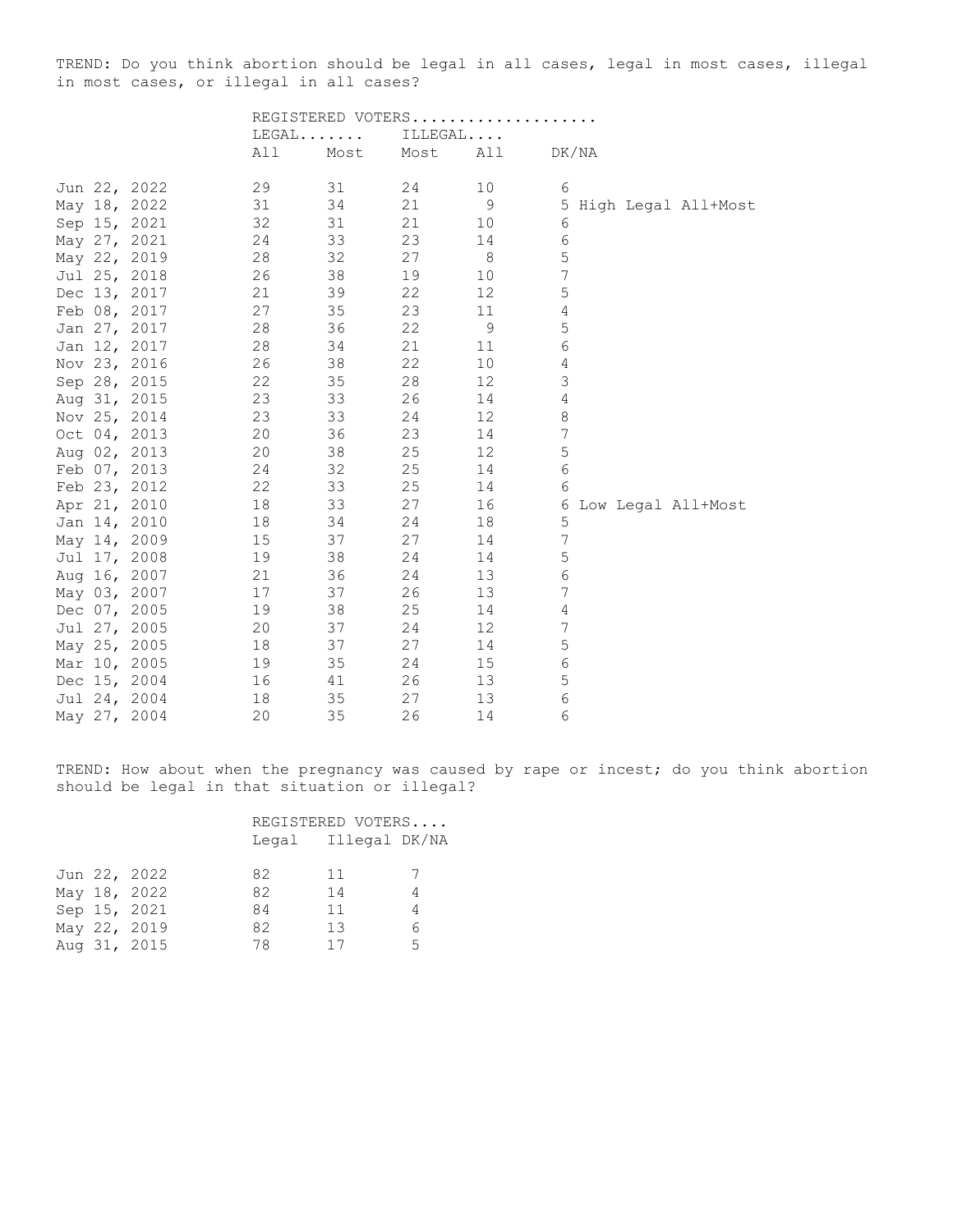TREND: In general, do you agree or disagree with the 1973 Roe v. Wade Supreme Court decision that established a woman's right to an abortion?

|  |              | REGISTERED VOTERS |              |                 |  |  |
|--|--------------|-------------------|--------------|-----------------|--|--|
|  |              | Agree             | Disagr DK/NA |                 |  |  |
|  | Jun 22, 2022 | 61                | 33           | 6               |  |  |
|  | May 18, 2022 | 64                | 31           | 5               |  |  |
|  | Nov 19, 2021 | 61                | 29           | 10              |  |  |
|  | Sep 15, 2021 | 68                | 27           | 5               |  |  |
|  | May 27, 2021 | 65                | 28           | 7               |  |  |
|  | May 22, 2019 | 65                | 27           | 7               |  |  |
|  | Jul 02, 2018 | 63                | 31           | 6               |  |  |
|  | Feb 08, 2017 | 67                | 29           | 4               |  |  |
|  | Jan 27, 2017 | 70                | 26           | 4<br>High Agree |  |  |
|  | Jan 12, 2017 | 68                | 28           | 4               |  |  |
|  | Nov 23, 2016 | 67                | 30           | 3               |  |  |
|  | Feb 07, 2013 | 63                | 30           | 7               |  |  |
|  | Feb 23, 2012 | 64                | 31           | 5               |  |  |
|  | Apr 21, 2010 | 60                | 35           | 5<br>Low Agree  |  |  |
|  | Jul 17, 2008 | 63                | 33           | 5               |  |  |
|  | Aug 16, 2007 | 62                | 32           | 6               |  |  |
|  | Dec 07, 2005 | 63                | 32           | 5               |  |  |
|  | Jul 27, 2005 | 65                | 30           | 6               |  |  |
|  | May 25, 2005 | 63                | 33           | 5               |  |  |

TREND: How closely have you been following news about Russia's invasion of Ukraine; very closely, somewhat closely, or not too closely?

|  |              | REGISTERED VOTERS |                    |                               |  |  |  |
|--|--------------|-------------------|--------------------|-------------------------------|--|--|--|
|  |              |                   | Very Smwht Not too | Closely Closely Closely DK/NA |  |  |  |
|  |              |                   |                    |                               |  |  |  |
|  | Jun 22, 2022 | 38                | 47                 | 15                            |  |  |  |
|  | May 18, 2022 | 43                | 41                 | 16                            |  |  |  |
|  | Apr 13, 2022 | 54                | 35                 | 11                            |  |  |  |
|  | Mar 16, 2022 | 56                | 36                 | 8                             |  |  |  |

TREND: Do you think the United States is doing too much, too little, or about the right amount to help Ukraine?

|  |              | REGISTERED VOTERS |                                |       |   |  |
|--|--------------|-------------------|--------------------------------|-------|---|--|
|  |              | Too               | Too<br>Much Little Right DK/NA | About |   |  |
|  | Jun 22, 2022 | 26.               | -27                            | 38    | 8 |  |
|  | May 18, 2022 | 21                | 28                             | 44    |   |  |
|  | Feb 28, 2022 | h                 | 46                             | 38    |   |  |

TREND: In thinking about the 2020 presidential election and former President Donald Trump's efforts to change the results, do you think former President Trump committed a crime, or not?

|  |              |     | REGISTERED VOTERS |                |
|--|--------------|-----|-------------------|----------------|
|  |              | Yes | No                | DK/NA          |
|  | Jun 22, 2022 | 47  | 48                | $\overline{a}$ |
|  | Apr 06, 2022 | 46  | 49                | ь.             |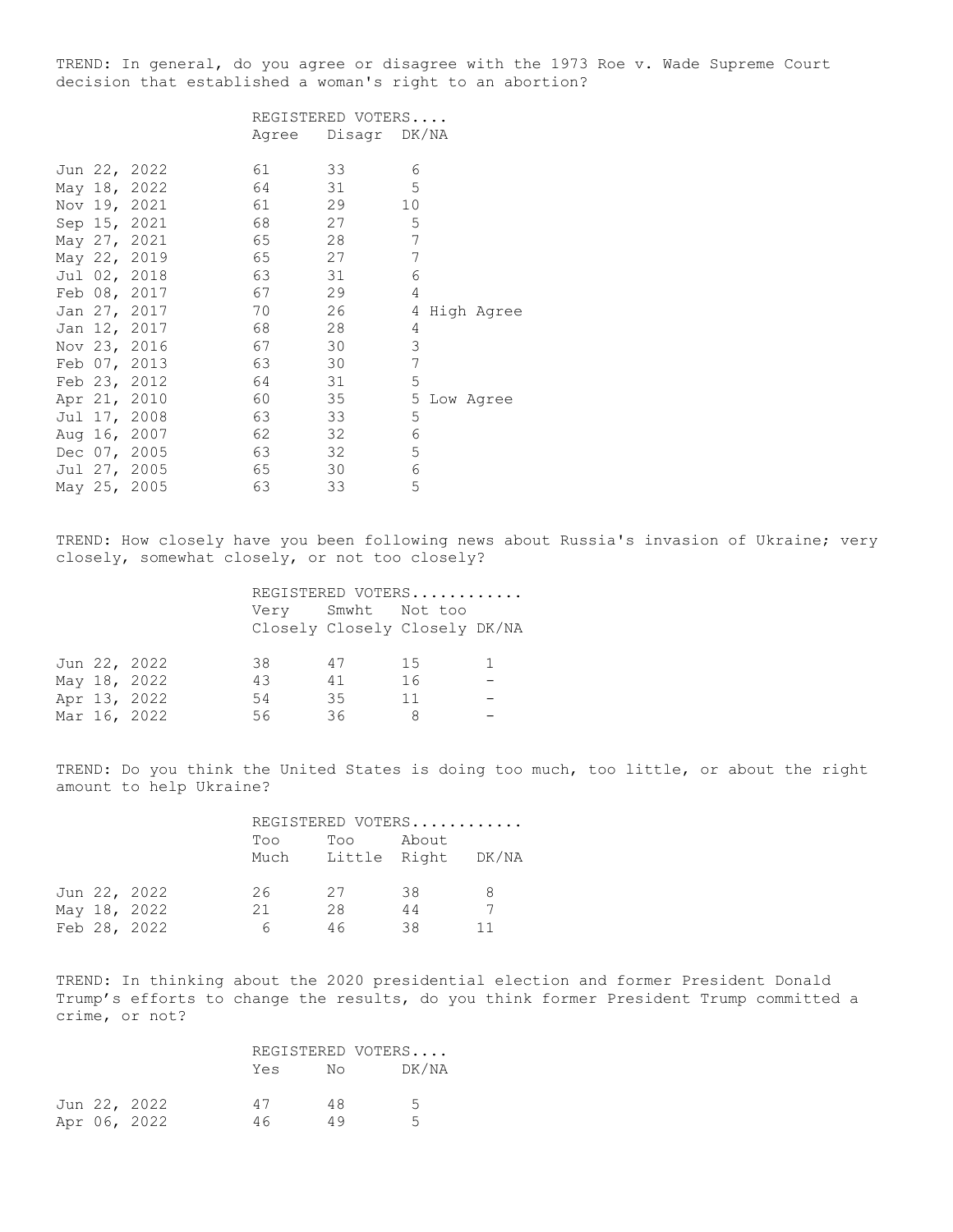TREND: As you may know, a special congressional committee is investigating the storming of the U.S. Capitol that occurred on January 6, 2021. How closely are you following news about the work of the January 6 congressional committee; very closely, somewhat closely, not so closely, or not closely at all?

|  |              |    |    |    | REGISTERED VOTERS                                                |  |
|--|--------------|----|----|----|------------------------------------------------------------------|--|
|  |              |    |    |    | Very Smwht NotSo NotClose<br>Closely Closely Closely AtAll DK/NA |  |
|  | Jun 22, 2022 | 28 | 34 | 16 | 22                                                               |  |
|  | Apr 06, 2022 | 23 | 41 | 17 | 19                                                               |  |

TREND: How important do you think it is for Congress to hold hearings so that the public can learn what led to the attack on the Capitol on January 6, 2021; very important, somewhat important, not so important, or not important at all?

|  |              |                         | REGISTERED VOTERS                |  |
|--|--------------|-------------------------|----------------------------------|--|
|  |              | Very Smwht NotSo NotImp | Imprnt Imprnt Imprnt AtAll DK/NA |  |
|  | Jun 22, 2022 |                         | 50 18 10 20 2                    |  |

TREND: Compared to the Watergate hearings of the 1970s, do you think the January 6 hearings are more important, less important, or about as important as the Watergate hearings?

|  |              | REGISTERED VOTERS |          |                            |               |  |  |
|--|--------------|-------------------|----------|----------------------------|---------------|--|--|
|  |              |                   |          | More Less AboutAs          |               |  |  |
|  |              |                   |          | Imprnt Imprnt Imprnt DK/NA |               |  |  |
|  | Jun 22, 2022 |                   | 29 34 30 |                            | $\mathcal{R}$ |  |  |

TREND: Have you learned any new information about the attack on the U.S. Capitol from the January 6 hearings, or not?

| REGISTERED VOTERS |       |
|-------------------|-------|
| Yes/              |       |
| NewInfo No        | DK/NA |
|                   |       |

Jun 22, 2022 39 59 2

TREND: Do you approve or disapprove of the way Bennie Thompson is handling his job as Chairman of the January 6 select committee?

|  |              | REGISTERED VOTERS |           |     |  |
|--|--------------|-------------------|-----------|-----|--|
|  |              | App               | Dis DK/NA |     |  |
|  | Jun 22, 2022 | 37                | 33        | 30. |  |

TREND: Do you approve or disapprove of the way Liz Cheney is handling her job as vice chair of the January 6 select committee?

|  |              |     | REGISTERED VOTERS |           |  |  |
|--|--------------|-----|-------------------|-----------|--|--|
|  |              | App |                   | Dis DK/NA |  |  |
|  | Jun 22, 2022 | 39  | 37                | 23        |  |  |